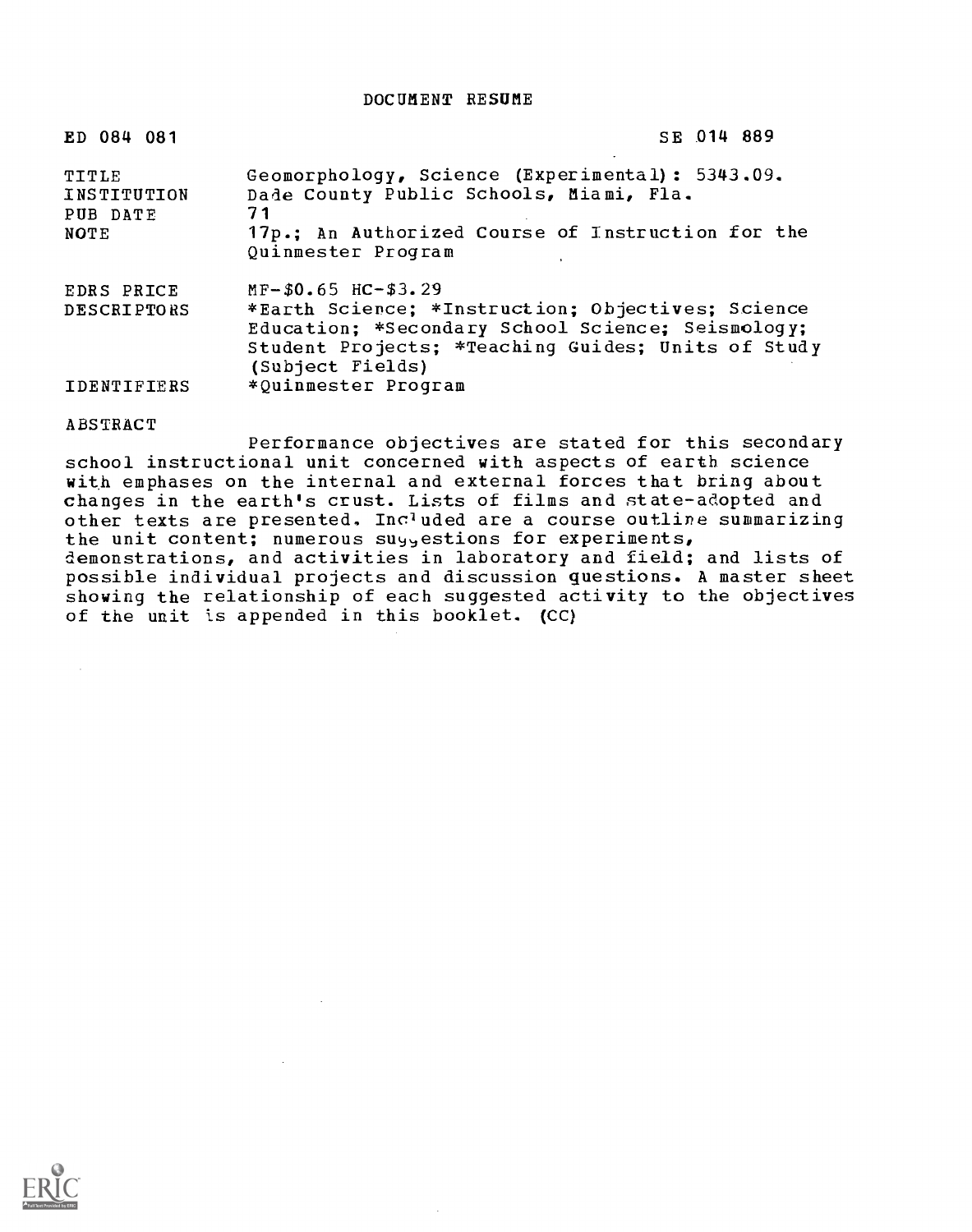11 C. DE RARTMENT OF HEAT TH (,), 1.1 .nf.f 1A,1 ....//f/.4,1 1,4%1. TI111 01 I M:, 1.1.C., 

 $\mathbf{r}$ 



#### GEOMORPHOLOGY

5343.09 5311.34 5312.34 5313.34

SCIENCE (Experimental)

5887.00

# **DIVISION OF INSTRUCTION**<br>
FILMED FROM BEST AVAILABLE COPY<br>
GUILLE COPY

FILMED FROM BEST AVAILABLE COPY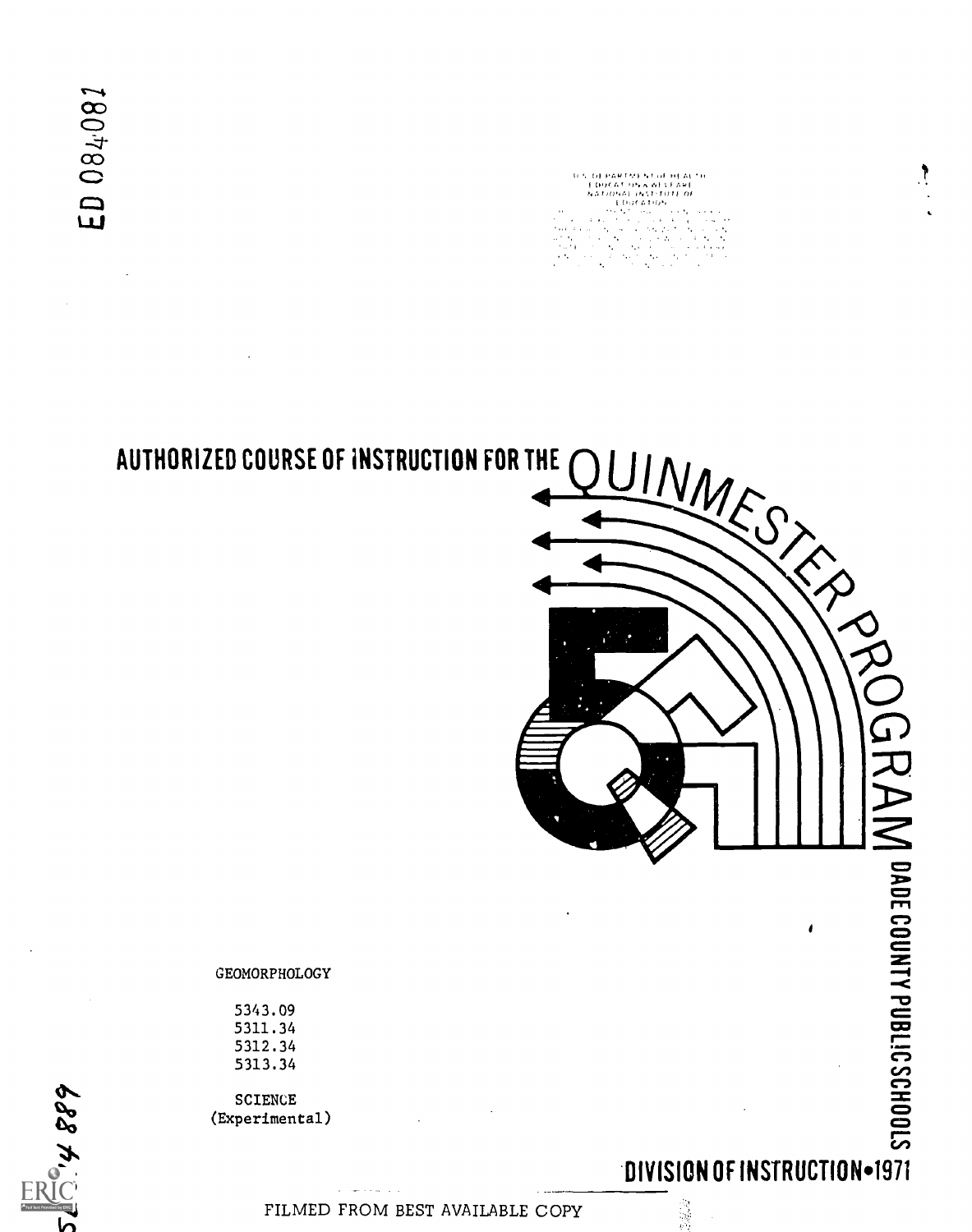#### GEOMORPHOLOGY

/

للعد

| 5343.09 |  |
|---------|--|
| 5311.34 |  |
| 5312.34 |  |
| 5313.34 |  |

SCIENCE

(Experimental)

Written by June P. Castaldi for the DIVISION OF INSTRUCTION Dade County Public Schools Miami, Fla. 1971

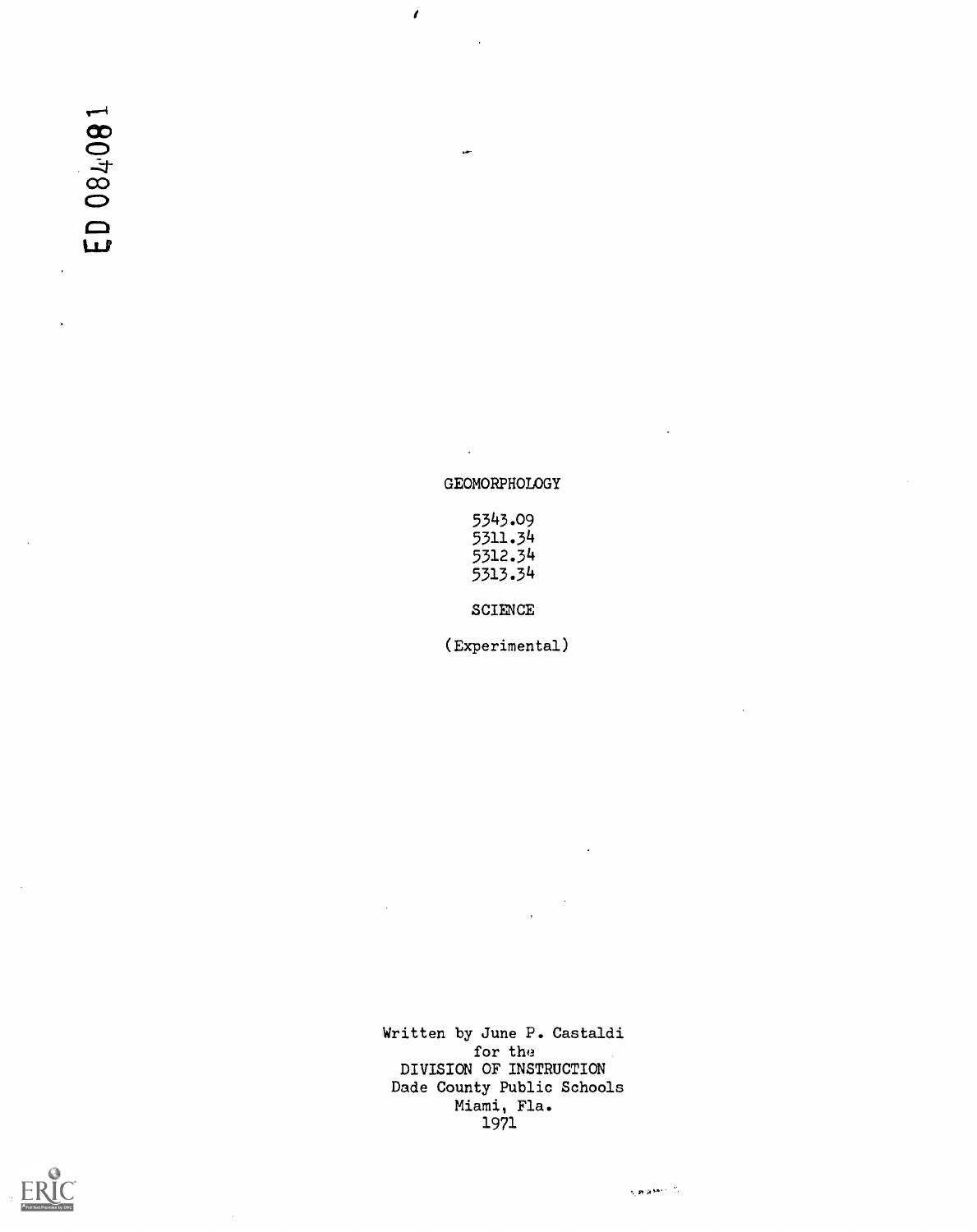#### DADE COUNTY SCHOOL BOARD

Mr. William Lehman, Chairman Mr. G. Holmes Braddock, Vice-Chairman Mrs. Ethel Beckham Mrs. Crutcher Harrison Mrs. Anna Brenner Meyers Dr. Ben Sheppard Mr. William H. Turner

Dr. E. L. Whigham, Superintendent of Schools Dade County Public Schools Miami, Florida 33132

Published by the Dade County School Board

Copies of this publication may be obtained through

Textbook Services 2210 S. W. Third Street Miami, Florida 33135

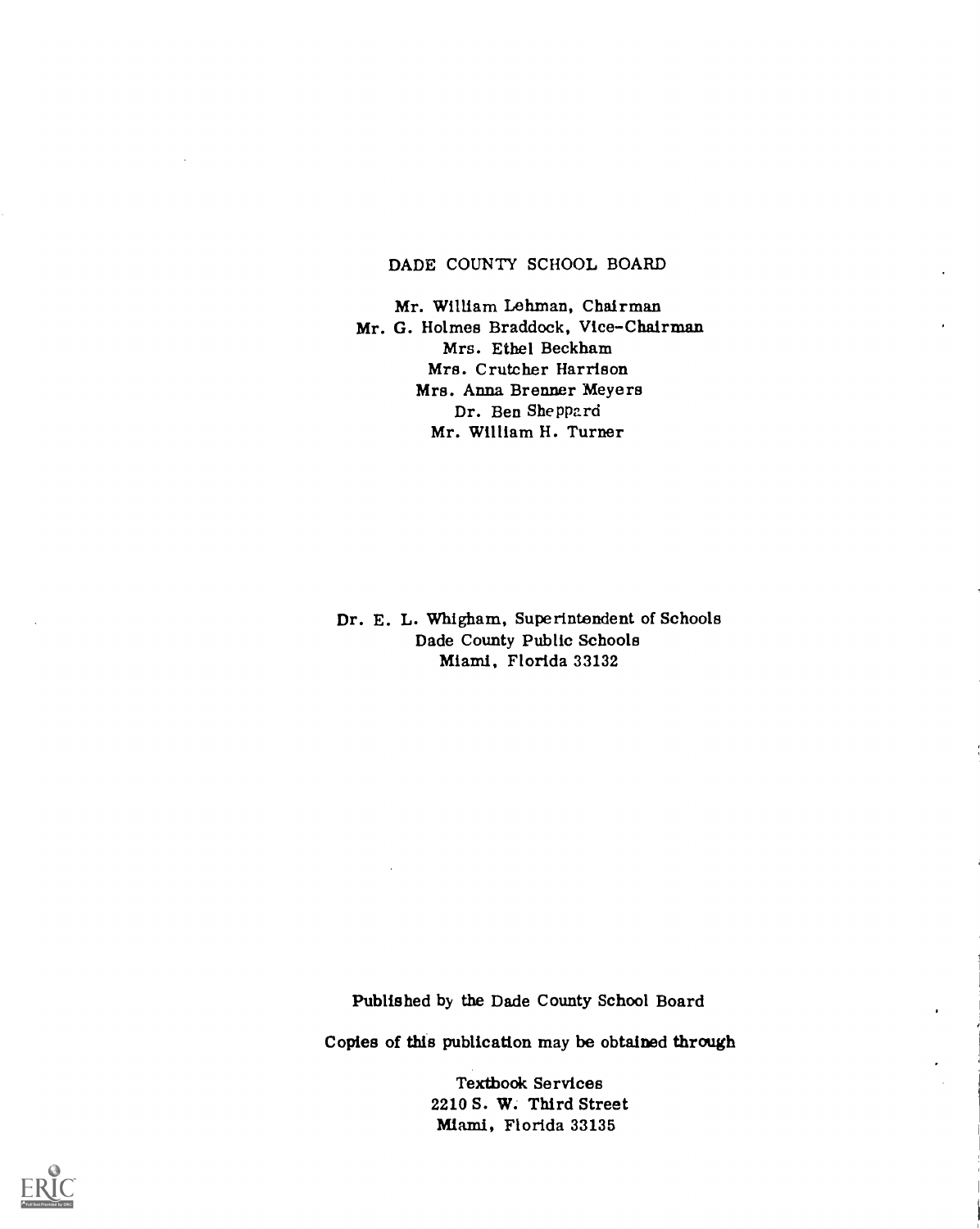### TABLE OF CONTENTS

 $\sim$ 

| page           |
|----------------|
|                |
| 1              |
| 1              |
|                |
| $\overline{3}$ |
| 4              |
| 6              |
| 8              |
| 8              |
| 9              |
| 11             |
|                |
| 13             |

 $\ddot{\phantom{a}}$ 



ţ.

 $\ddot{\phantom{a}}$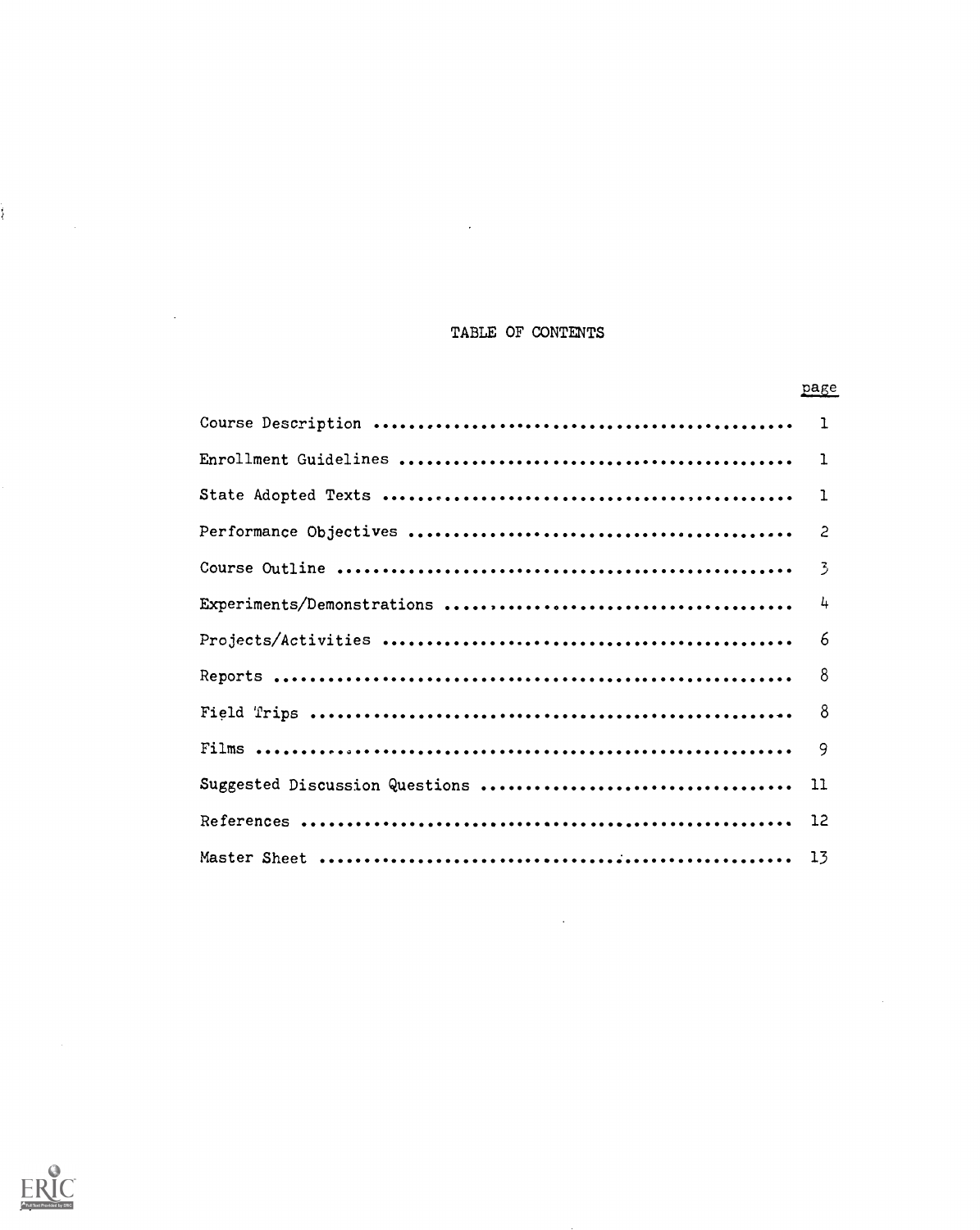#### GEOMORPHOLOGY

#### COURSE DESCRIPTION:

An introductory course in Earth Science stressing the internal and external forces that bring about changes in the earth's crust.

#### ENROLLMENT GUIDELINES:

None

#### STATE ADOPTED TEXTS:

- 1. Hibbs, Dr. A. and Eiss, Dr. A., The Earth-Space Sciences. River Forest, Ill.: Laidlaw Bros., 1971.
- 2. Intermediate Science Curriculum Study. Probing the Natural World Vol. 3A. Morristown, N. J.: Silver Burdett Co., 1970.
- 3. Oxenhorn, J. and Idelson, M. Pathways in Science-Earth Science 1. New York: Globe Book Co., 1968.
- 4. Thurber, W. and Kilburn, R. Exploring Earth Science. Boston: Allyn and Bacon, Inc., 1970.

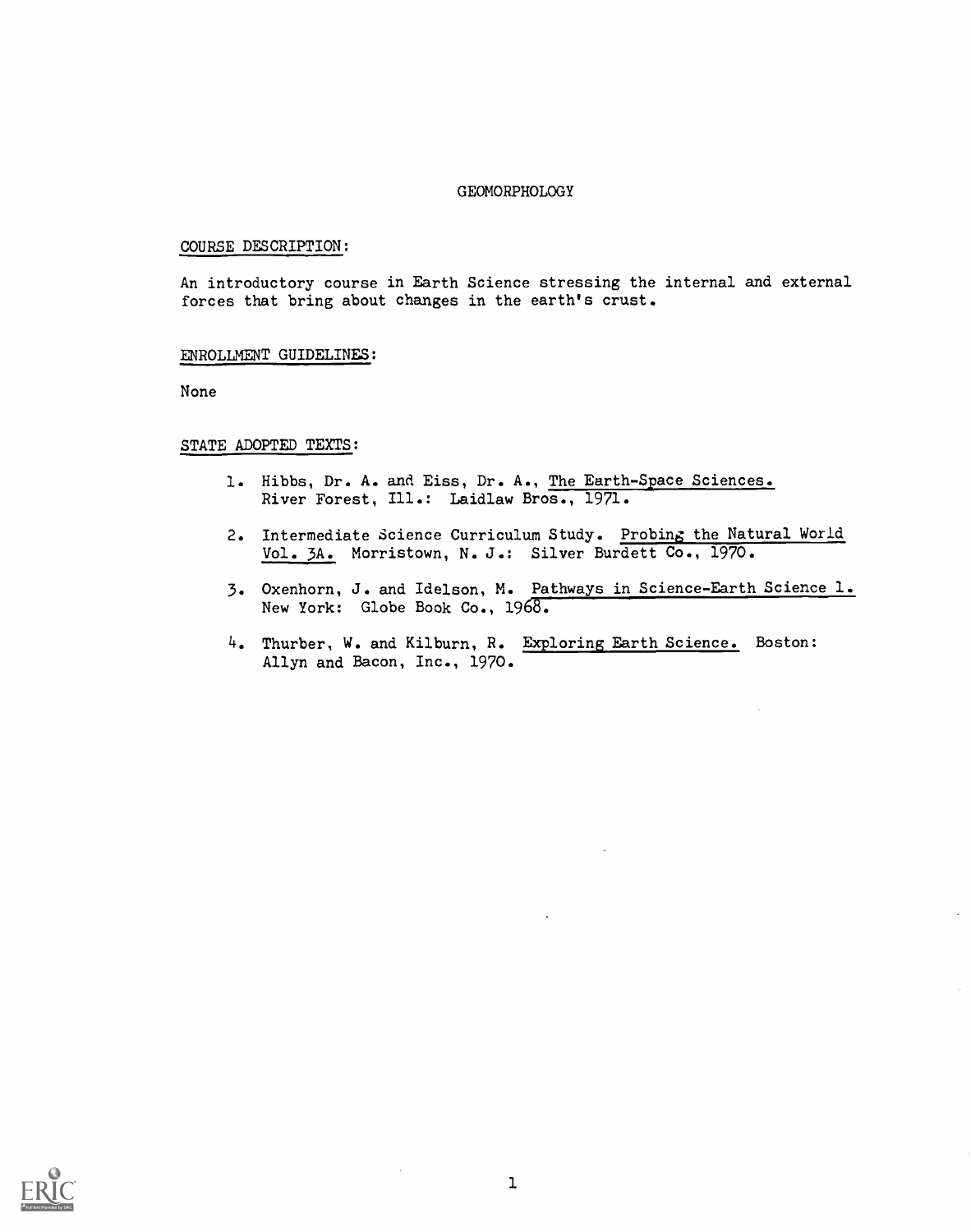#### PERFORMANCE OBJECTIVES

The student will:

- 1. Describe the general location of the earthquake belt.
- 2. Given sufficient background information, diagram the way two types of earthquake waves travel.
- 3. Given sufficient background information, explain how it is possible to obtain information about the interior of the earth.
- 4. Construct a model or detailed diagram of a volcano that will suggest reasons why volcanic activity is caused by forces within the earth.
- 5. Use the terms plain, sediment, delta, erosion and deposition correctly in discussing geologic processes.
- 6. Given practical experience, discuss the origin of various types of sediment.
- 7. Draw or construct different types of mountains that will suggest their formation and age.
- $8.$  Given practical laboratory experience, discover that moving water in rivers and streams is a major factor in the continuous removal of materials from one location to another.
- 9. Using a stream table, discover that running water carries with it material worn away from the land over which it has run, and this in turn forms deltas, alluvial fans, and plains.
- 10. Given a collection of sediment from canals, streams, and/or rivers, discover that not all sediment is produced from materials washed away from the land, but some is produced by living organisms.
- 11. Given various soil samples, suggest how they may have been formed.
- 12. Given appropriate laboratory experiences, discover that wind, water, and ice are constantly changing the Earth's surface.

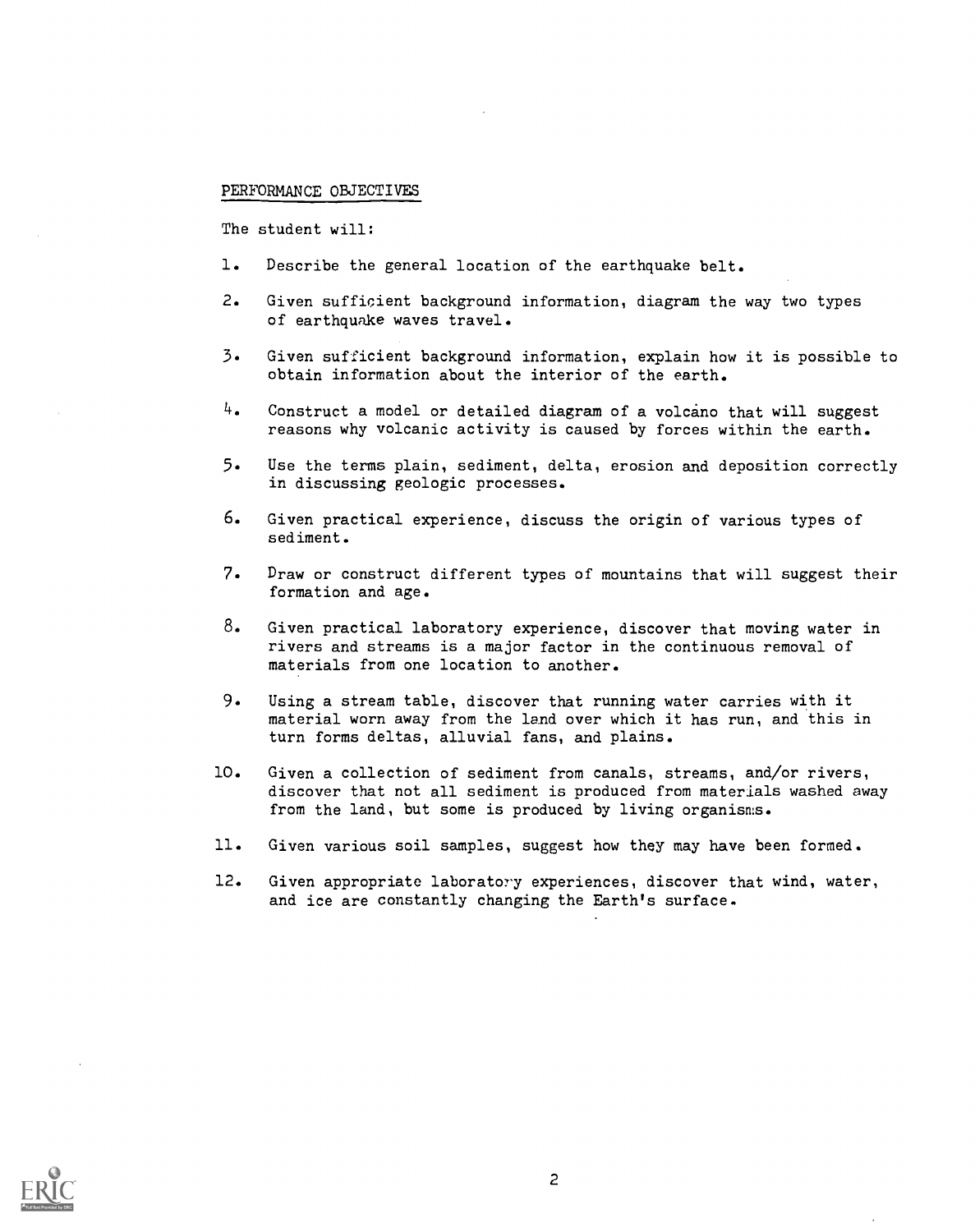#### COURSE OUTLINE

- I. Movement of the Earth's Crust
	- A. Destructional Forces
		- 1. Erosion and its effects
			- a) Weathering
				- (1) Types of weathering
				- (2) Relationship of climate to weathering
			- b) Ground water
				- (1) Origin
					- (2) The water table
					- (3) Geologic work of ground water
			- c) Surface streams
				- (1) Stages of stream development
				- (2) Stream flow in a channel and channel erosion
				- (3) Landscape development
			- d) Glaciers and glaciation
				- (1) Kinds of glaciers
				- (2) Movement of glacial ice
				- (3) Major effects of glaciation
				- (4) Theories of glaciation
			- e) Wind
				- (1) Factors affecting work of the wind
				- (2) Ablation and abrasion
				- (3) Wind deposits
		- 2. Earthquakes
			- a) Effects of earthquakes
			- b) Causes of earthquakes
			- c) Depth of focus and magnitude of earthquakes

 $\frac{1}{\Gamma}$  ,  $\frac{1}{\Gamma}$ 

- d) Prediction of earthquakes
	- (1) The seismograph
	- (2) Seismograms
- B. Constructional Forces
	- 1. Vulcanism
		- a) Location of volcanoes
		- b) Kinds of volcanoes
		- c) Structure of a volcano
		- d) Extrusive and intrusive vulcanism
	- 2. Building plains, plateaus, and mountains
		- a) Origin of plains
		- b) Origin of plateaus
		- c) Folded, faulted and volcanic mountains
		- d) Life cycles
- II. Formation of Soils
	- A. Residual soils
	- B. Transported soils



 $\hat{\mathbb{C}}$ 

3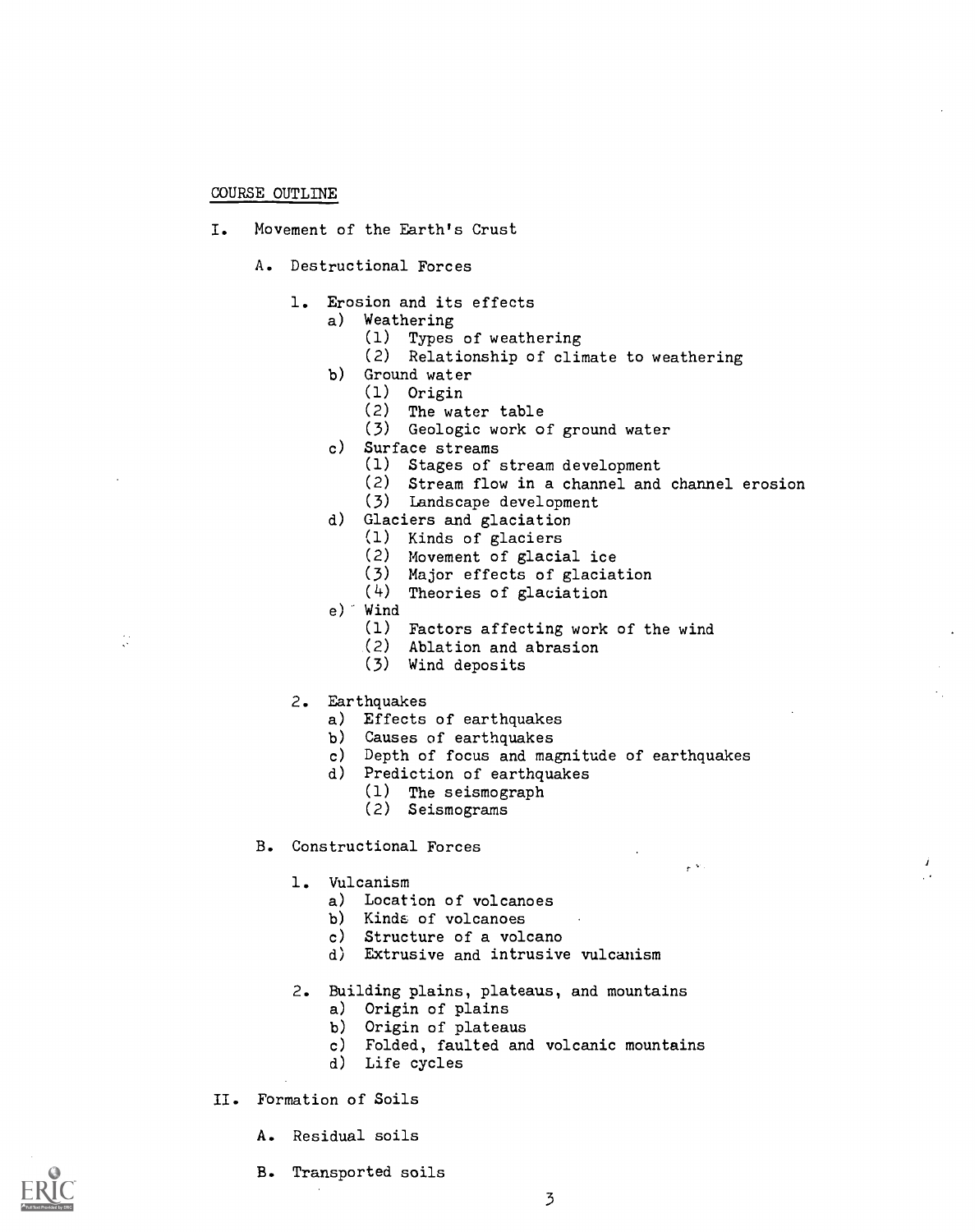#### EXPERIMENTS/DEMONSTRATIONS

(All the activities listed are intended to be engaged in by the student. However, the extent to which this is possible is dependent upon your supplies and facilities. Therefore, the decision to have them as student activities or demonstrations is left to the teacher.)

Buschke, E. and Eiss, A. The Earth-Space Sciences. River Forest, Ill.: Laidlaw Bros., 1971.

1. Do It Yourself (earthquakes p. 238) 2. Find Out By Trying (earthquakes p. 238) 3. Find Out By Trying (seismograph p. 243) 4. Do It Yourself (seismic waves p. 246) 5. Do It Yourself (locate center of earthquakes p. 249) 6. Do It Yourself (mountains p. 303) 7. Do It Yourself (rivers p. 310) 8. Find Out By Trying (glaciers p. 311) 9. Do It Yourself (mountains p. 383) 10. Find Out By Trying (mountains p. 387) 11. Find Out By Trying (fractures p. 388) 12. Do It Yourself (weathering p. 467)

Buschke, E.; Eiss, A.; Hibbs, A. Lab Manual for Earth-Space Science. River Forest, Ill.: Laidlaw Bros., 1970.

- 13. A simple seismograph (Inv. 24 p. 79)
- 14. Using earthquake waves to locate an earthquake (Inv. 25 p. 83)
- 15. Evidence of glaciers (Inv. 28 p. 93)
- 16. Mechanical and chemical weathering (Inv. 42 p. 133)

Thurber, W.: Kilburn, R.; and Seager, D. Exploring Earth Science Record Book. Boston: Allyn and Bacon, Inc., 1970.

17. Erosion and its effects (pp. 39-41) 18. Erosion by streams (pp. 42-51) 19. Wind erosion (p. 52) 20. The nature of soils (pp. 55-59) 21. Physical changes in soils (pp. 60-64) 22. Rock folding (p. 94) 23. Effects of faulting (p. 96) 24. Forms of volcanoes (p. 97) 25. Glaciation (pp. 98-99) 26. Stream erosion and deposition (pp. 107-114)

Thurber, W. and Kilburn, R. Exploring Earth Science. Boston: Allyn and Bacon, Inc., 1970.

27. Producing abrasion (p. 91) 28. Slope and stream velocity (p. 94) 29. Stream velocity and erosion (p. 95) 30. Effect of decreased velocity (p. 98) 31. Deposits in quiet water (p. 99)

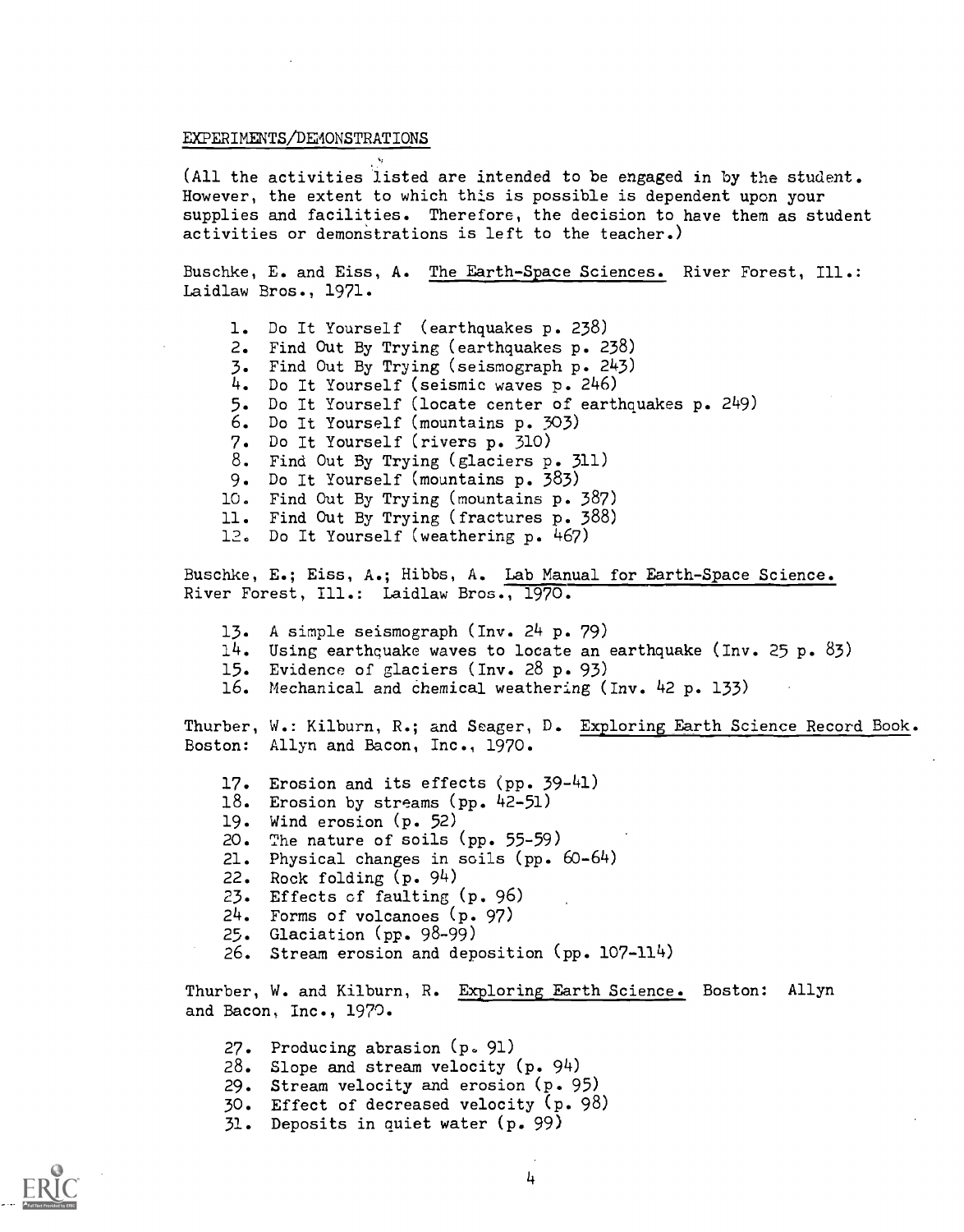32. Erosion by streams (p. 108 #4, #5) 33. Composition of soils (p. 115) 34. Ice flow (p. 202) Namowitz, S. and Stone, D. Earth Science-The World We Live In. Princeton, N. J.: VanNostrand Co. Inc., 1965. 35. Weathering (p. 90 #1) 36. Chemical weathering (p. 90 #3) 37. Ground water (p.  $104 \#1, 2, 5, 6$ ) 38. Erosion by wind (p. 111 #1, 2) Namowitz, S. Activities in Earth Science. Princeton, N. J.: VanNostrand Co. Inc., 1965. 39. Porosity and permeability (Ex. 12 p. 31) 40. Hard water and soft water (Ex, 13, p. 33) Oxenhorn, J. and Idelson, M. Pathways in Science-Earth Science 1. New York: Globe Book Co., 1968. 41. Weathering (p. 89) 42. Weathering by heat (p. 90) 43. Chemical weathering (p. 91) 44. Glaciers (p. 99) 45. What type of soil absorbs water best? (p. 110) 46. What type of soil holds water best? (p. 110) 47. Hard and soft water (p. 112) Floch, Henri. Exercises and Investigations for Modern Science. New York: Holt, Rinehart, Winston, 1965. 48. Block mountains (Ex. 29, p. 65) 49. Folded mountains (Ex. 30, p. 67) 50. Life cycle of a plateau (Ex. 32, p. 73) 51. A young plateau (p. 77, Ex. 34) 52. An inactive volcano (p. 79, Ex. 35) 53. An extinct volcano (p. 83, Ex. 36) 54. Model volcano (Inv. 23, p. 85) 55. Volcanic intrusion (Inv. 24, p. 86) 56. Water-well seismograph (Inv. 25, p. 86) 57. Weathering (Ex. 36, p. 87) 58. Erosion (Ex. 37, p. 89) 59. Stream development (Ex. 42, p. 99) 60. A river in old age (Ex. 43, p. 103) 61. The work of streams (Ex. 44, p. 105) 62. Effects of glaciation (Ex. 45, p. 107) 63. Continental glaciation (Ex. 46, p. 109) 64. Valley glaciation (Ex. 47, p. 111) 65. Wind action (Ex. 48, p. 113) 66. Mechanical and chemical weathering (Inv. 26, p. 123) 67. Survey of weathering (Inv. 27, p. 123) 68. Demonstration of character ice (Inv. 28, p. 123) 69. Survey of erosion (Inv. 29, p. 123)

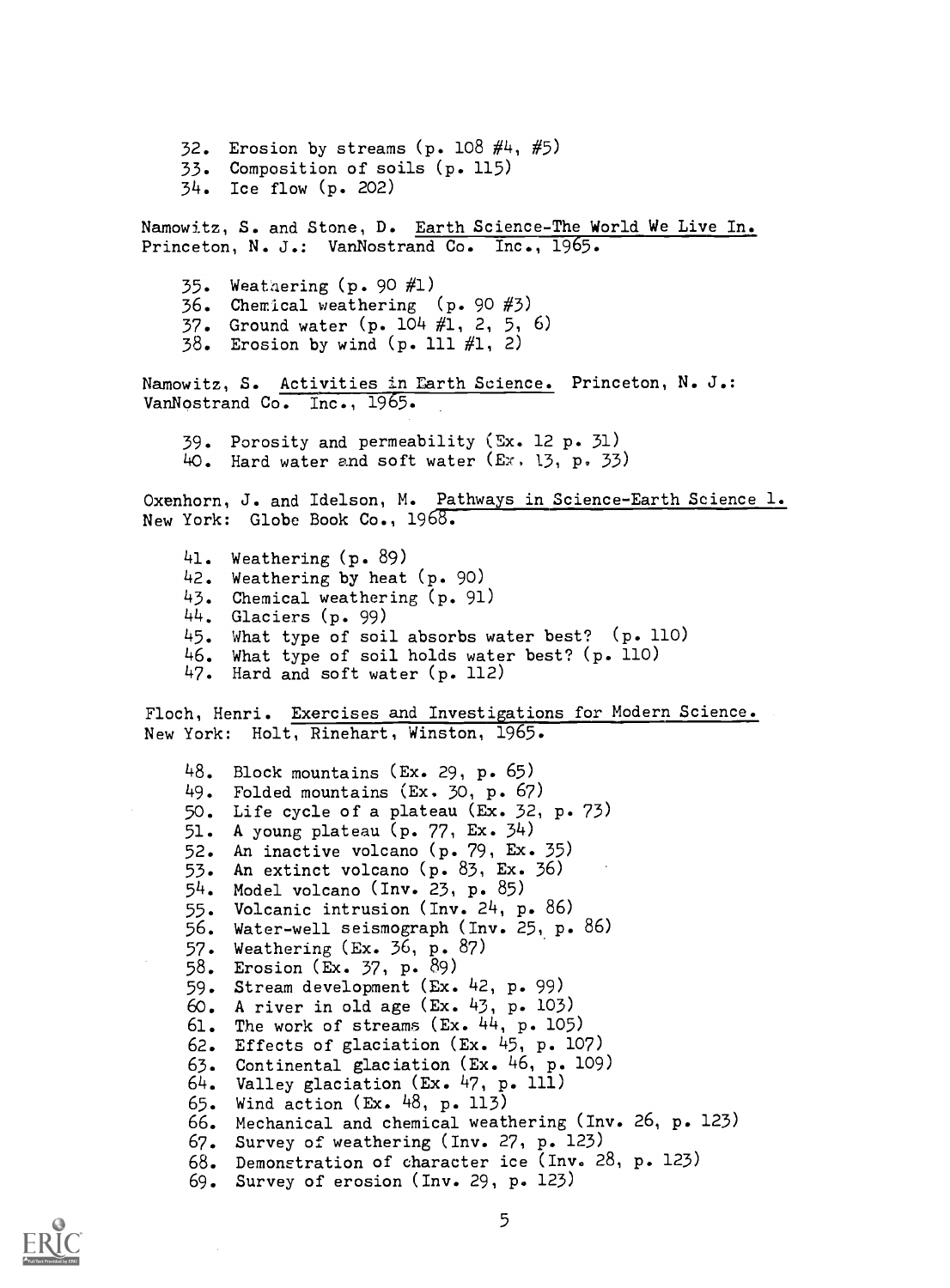Wolf, Dr. Caleb, et al. Earth and Space Science Lab Manual. Boston: Heath and Co., 1966.

- 70. Mechanical weathering of rocks (Ex. 6, p. 27)
- 71. Chemical weathering of rocks (Ex. 8, p. 33)
- 72. The making of streams (Ex. 15, p. 53)
- 73. Winds modify the surface of the earth (p. 65, Ex. 18)
- 74. Glaciers modify mountains (Ex. 19, p. 67)
- 75. Earthquakes and how to measure them (Ex. 23, p. 77)

#### PROJECTS/ACTIVITIES

- 1. Build a small seismograph and record vibrations.
- 2. Make a display comparing earthquakes and volcanoes. Show their effects, how they can be predicted, what they have in common, and how they are unique.
- 3. Construct a stream table to use in conducting expe7.Lments concerning erosion. (Design found on pp. 334-336 of American Geological Institutes Geology and Earth Sciences Sourcebook.)
- $4.$  On a map of the earth, indicate the position of the major mountain ranges, their heights, and approximate age. Is there a relationship between heights of mountains and age?
- 5. Conduct experiments with paraffin or other pliable material by applying pressure in different directions and observing what happens. Make sketches and relate this to crustal behavior of the earth.
- 6. Build a rotating drum in which you can put pieces of rock and tumble them. Use this apparatus to obtain information about erosion of rocks and the rate at which different types show wear.
- 7. Investigate the presence of dissolved minerals in rain water, house water, water at school, etc.
- 8. Build a model of a cavern out of chicken wire and plaster of Paris to show the work of ground water. Show stalagmites and stalactites, natural bridges, etc. Make it as elaborate or  $\epsilon$ s simple as you wish.
- 9. Make cutaway models of landforms such as: plateau, folded mountain, volcano, etc.
- 10. Take photos of streams, lakes, canals during high, low, normal, and flood heights to show the different erosional effects.
- 11. Make a soil auger. Use it to study soil profiles. Prepare a map showing the area studied.
- 12. Study particles of soil with a microscope. Prepare slides of several soil types. Make a list of all the components identified in the soil.

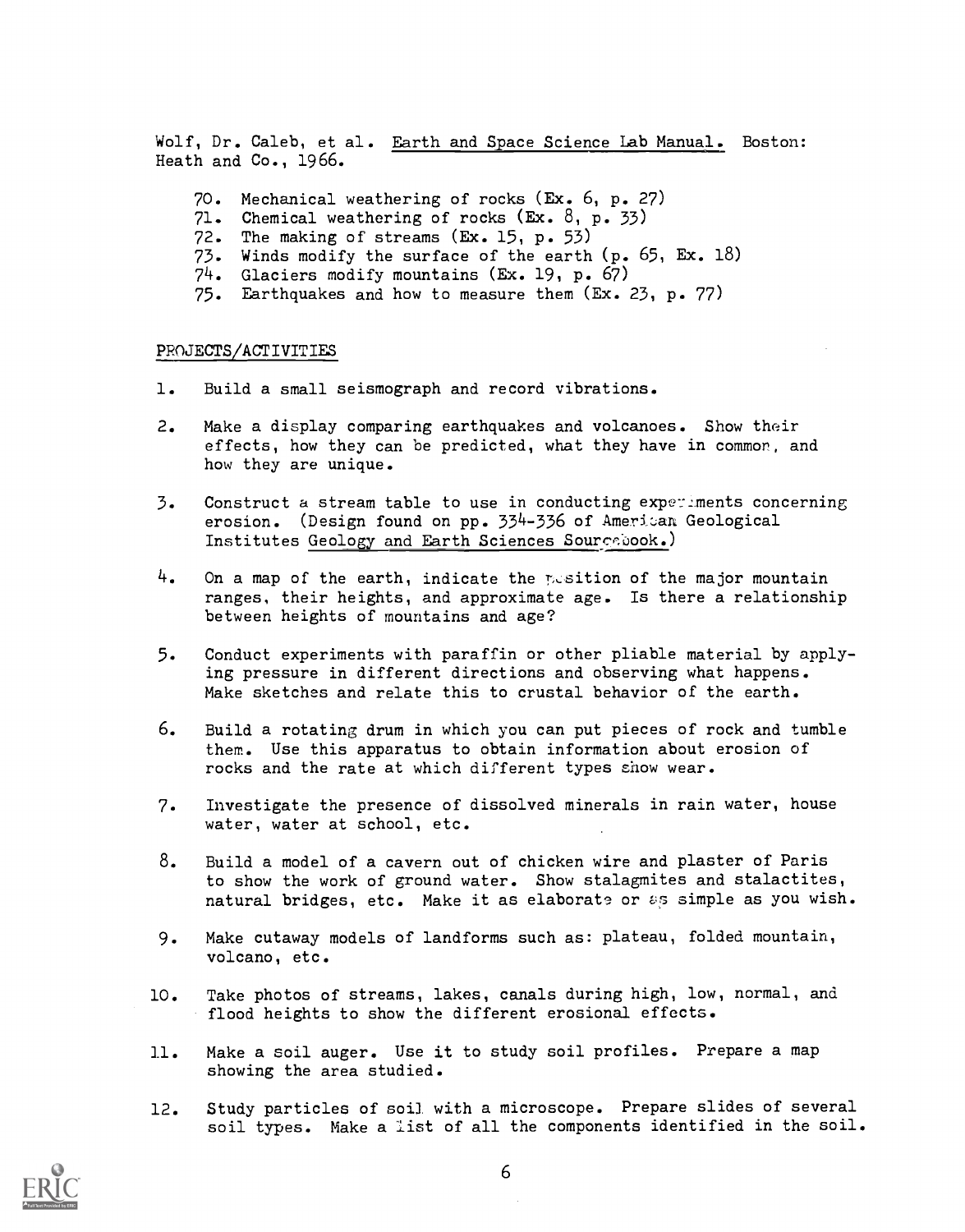- 13. Add two teaspoonsful of different clay samples to each of several bottles. Fill with water. Shake well and let stand for about a week. Observe daily. Keep a record of any settling into apparent layers. What does this show about clay samples?
- 14. Show how glacial kettles may have formed in a moraine by burying chunks of ice in a tray of sand and watching the changes as the ice melts. Then pour water into the tray to show how the kettles may become kettle ponds.
- 15. Collect pictures and make a display of any of the following: canyons, caves, rivers, volcanoes, mountains.
- 16. Make snowballs from finely crushed ice. Observe what you do to make the snowball harder and harder. Relate this to glaciers.
- 17. Write to the travel bureaus of different countries and ask them to send you booklets and pictures of any of the phenomena and characteristics you have studied.

example: The Canadian Government Travel Bureau Ottowa, Canada

Ask for pictures of glaciers, mountains.

- 18. On a map of the earth, indicate the positions of the active volcanoes of the world. Relate this to the regions of earth having frequent earthquakes, and plot the earthquakes (major ones) with their dates of occurrence.
	- SUGGESTION: Obtain the Teacher's Edition of Ramsey's Modern Earth Science. It ccntains dozens of suggested activities and projects you can adapt to your classroom needs.

7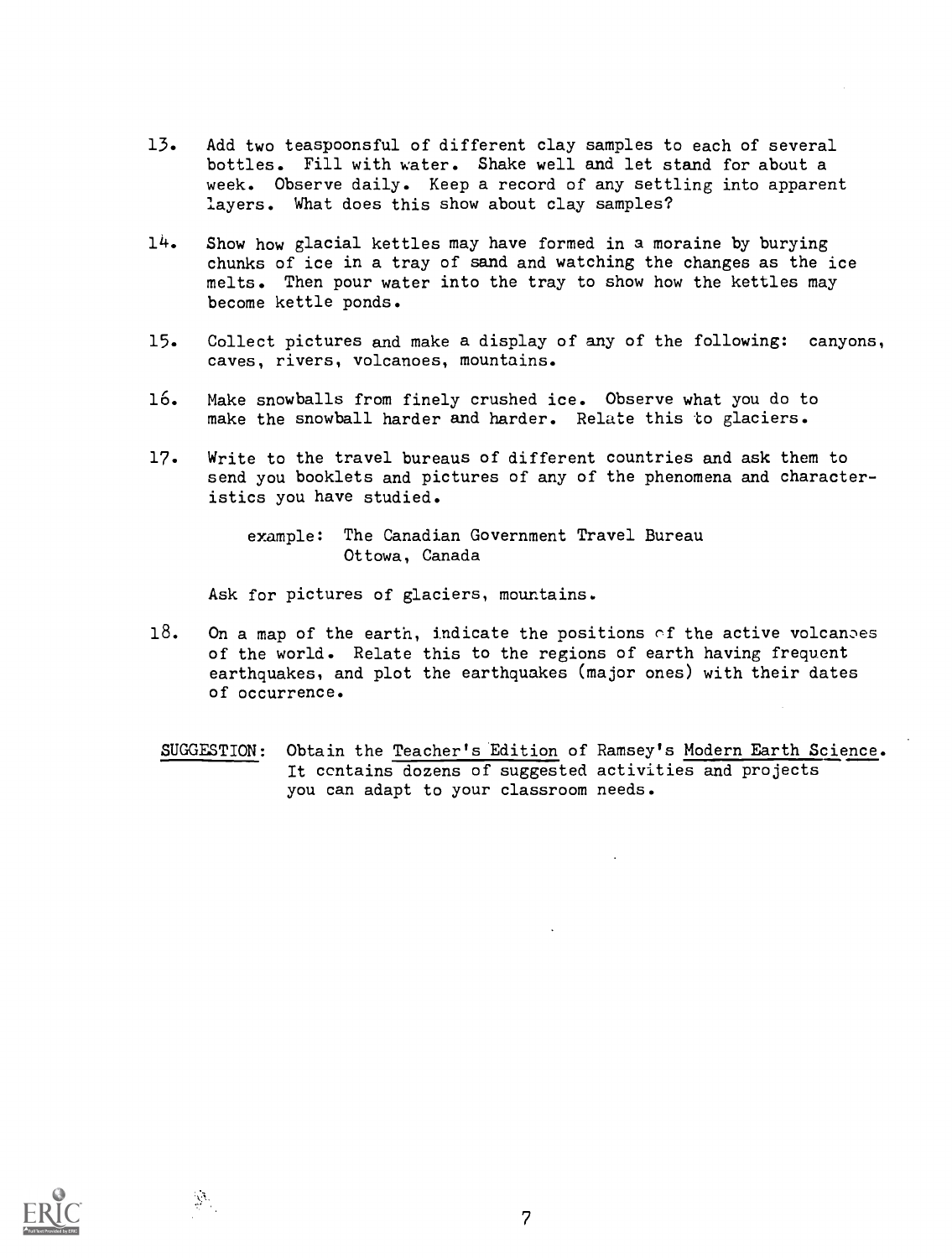#### REPORTS

- 1. A detailed report of a major earthquake that occurred within the last 10 years.
- 2. A study of tsunamis.
- 3. Earthquakes mentioned in ancient literature. How did people react and think then?
- 4. A study of glaciers. Prepare a chart comparing each type.
- 5. The geology of the area in which you live. What did it look like 100, 500, 1000, 10,000 or more years ago?
- 6. Write a petroleum company to find out how petroleum geologists use man-made earthquakes and seismographs to search for petroleum-bearing rock formations.
- 7. How man has affected the landscape by speeding up erosion.

#### FIELD TRIPS

- 1. Visit the county agricultural agent. Ask about local soil problems.
- 2. Visit an exposed region of sedimentary rock. Study the types of sediment.
- 3. Visit the Museum of Science. Study any exhibits they have dealing with geology.
- 4. Visit Miami Beach or some other shoreline. Report about the erosion taking place there.
- 5. Visit any site that will show the effects of erosion.
- 6. Visit the beach to study sand dunes. Observe shapes, steepness, composition, relations to wind direction, etc.
- 7. Visit the University of Miami Geology Department to study specimens of volcanic dust, cinder lava, tuff, and any other unusual soils, etc.,not found in Miami.
- 8. Visit a seismic station or a museum where you can see a seismograph.
- 9. Visit a local water supply office. Ask t.em to show you maps of where your water comes from, etc.

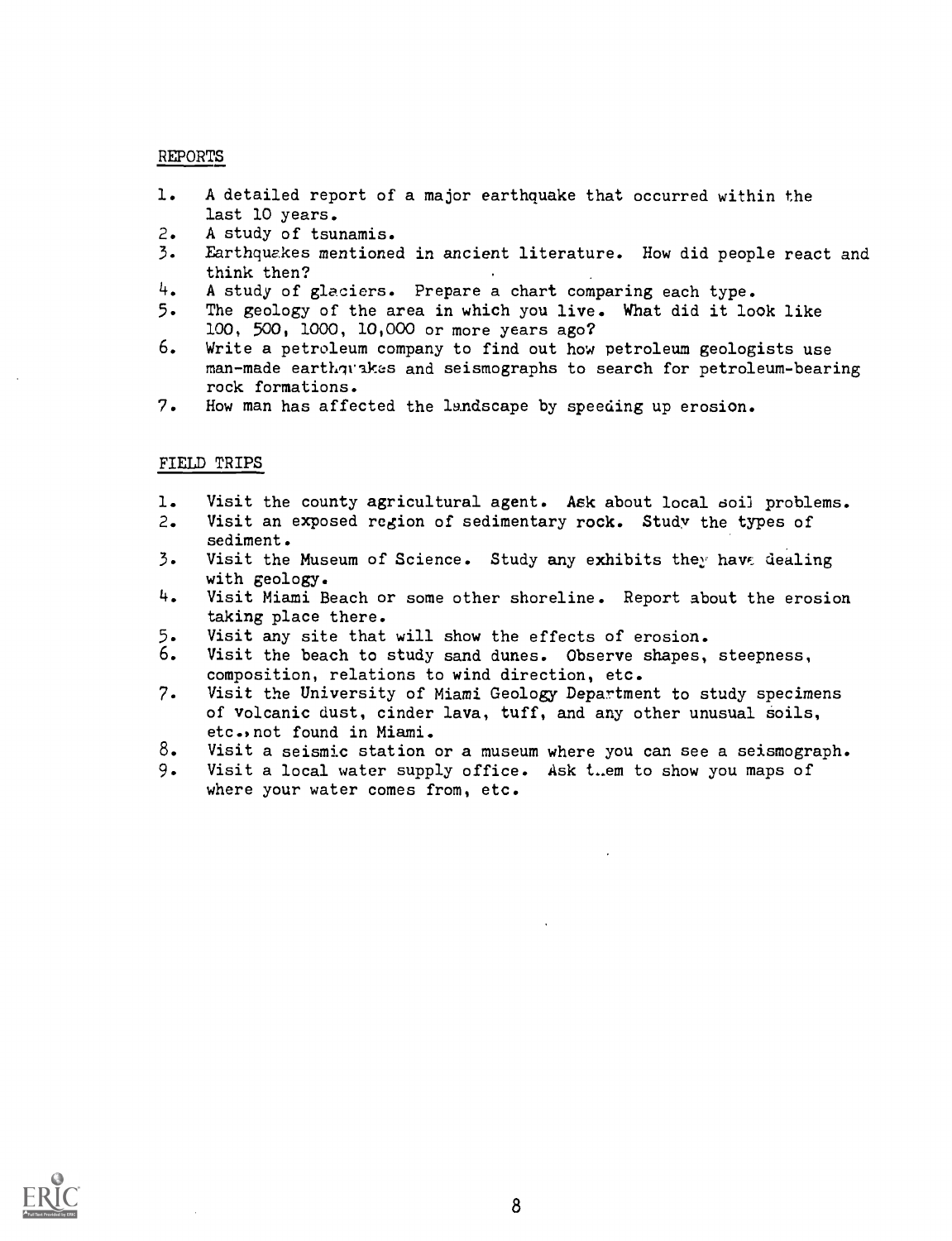## FILMS AVAILABLE FROM DADE COUNTY AUDIOVISUAL SERVICES

 $\ddot{\phantom{a}}$ 

l,

 $\ddot{\phantom{a}}$ 

 $\mathcal{A}$ 

 $\ddot{\phantom{0}}$ 

 $\overline{a}$ 

| ı.     | Birth of a Volcano                                       |  |
|--------|----------------------------------------------------------|--|
|        | AV#1-01998, 19 minutes, BW                               |  |
| 2.     | Birth of the Soil                                        |  |
| 3.     | AV#1-03696, 10 minutes, C                                |  |
|        | Bryce Canyon National Park<br>$AV#1-O4981, 5 minutes, C$ |  |
| 4.     | Canyon Country                                           |  |
|        | $\overline{AV#1 - 12290}$ , 13 minutes, C                |  |
| 5.     | Cascade Mountains                                        |  |
|        | $AV#1-10975$ , 20 minutes, C                             |  |
| 6.     | Caverns and Geysers                                      |  |
|        | $AV#1-10980, 14 minutes,$<br>C                           |  |
| 7.     | Changing Climates                                        |  |
|        | $AV#1-02078$ , $\overline{11}$ minutes,<br>C             |  |
| 8.     | The Changing Desert                                      |  |
| 9.     | $AV#1-02056, 7%$ minutes,<br>C                           |  |
|        | The Colorado River<br>$AV#1-04979$ , iO minutes, BW      |  |
| 10.    | Earth: The Changes in its Surface                        |  |
|        | AV#1-02012, 11 minutes, C                                |  |
| 11.    | The Earth: Its Structure                                 |  |
|        | AV#1-01996, 11 minutes, C                                |  |
| 12.    | Earthquakes                                              |  |
|        | $AV#1-02007$ , 11 minutes, BW                            |  |
| 13.    | Earthquakes and Volcanoes                                |  |
| 14.    | AV#1-10956, 13 minutes, C                                |  |
|        | Erosion: Leveling the Land                               |  |
| 15.    | AV#1-10966, 14 Minutes, C<br>Eruption of Kilauea         |  |
|        | AV#1-30361, 27 minutes, C                                |  |
| 16.    | Evidence of the Ice Age                                  |  |
|        | AV#1-10969, 19 minutes, C                                |  |
| 17.    | Geological History of the Grand Canyon                   |  |
|        | AV#1-04563, 11 minutes, C                                |  |
| 18.    | Geological Works of Ice                                  |  |
|        | AV#1-02020, 11 minutes, BW                               |  |
| 19.    | Geyser Melodies                                          |  |
| 20.    | AV#1-02027, 11 minutes, C                                |  |
|        | Geysers and Hot Springs<br>AV#1-02029, 11 minutes, C     |  |
| 21.    | Glacier Park Studies                                     |  |
|        | AV#1-12285, 15 minutes, C                                |  |
| 22.    | Glaciers                                                 |  |
|        | $AV#1-OcJ16$ , 10 minutes, BW                            |  |
| $23 -$ | The Great Lakes: How They Were Formed                    |  |
|        | AV#1-00856, 11 minutes, C                                |  |
| 24.    | Ground Water                                             |  |
|        | $\overline{AV#1 - 02030}$ , 11 minutes,<br>BW            |  |
| $25 -$ | The Hot, Dry Desert<br>AV#1-10983, 16 minutes, C         |  |
|        |                                                          |  |



 $\bar{\mathcal{A}}$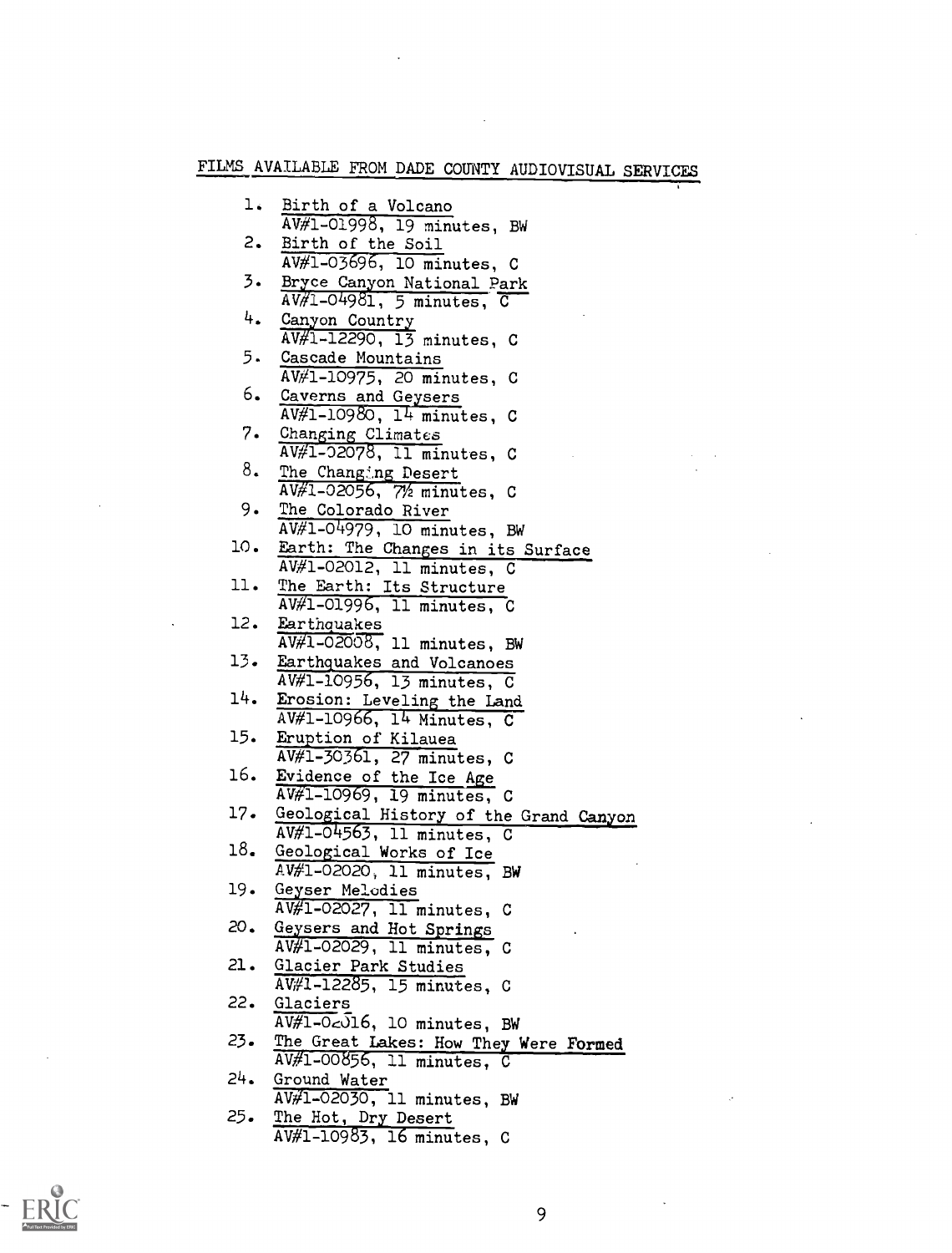| 26. | In The Beginning                                                                      |
|-----|---------------------------------------------------------------------------------------|
|     | $AV#1-30356, 28 minutes, C$                                                           |
| 27. | Lava and the River                                                                    |
|     | $\overline{\text{AV#1-10962}}$ , 20 minutes, C                                        |
| 28. | Mount Rainier                                                                         |
|     | $\overline{\text{AV#1--02017}}$ , 11 minutes, C                                       |
| 29. | The Mountain of Fire                                                                  |
|     | $\overline{\text{AV#1-02000}}$ , 10 minutes, C                                        |
| 30. | Mountains on the Move                                                                 |
|     | AV#1-02054, 11 minutes, C                                                             |
| 31. | Our Soil Resources<br>AV#1-03703, 10 minutes, BW                                      |
| 32. | Parcutin                                                                              |
|     | AV#1-13097, 23 minutes, BW                                                            |
| 33. | River of Ice: Life Cycle of a Glacier                                                 |
|     | $AV#1-02038$ , 10 minutes, C                                                          |
|     | 34. The River                                                                         |
|     | $AV#1 - 30760, 32 minutes, BW$                                                        |
|     | 35. Secrets of the Ice                                                                |
|     | AV#1-30363, 29 minutes, C                                                             |
| 36. | The Story of Soil                                                                     |
|     | $AV#1-03708$ , 11 minutes, BW                                                         |
| 37. | Understanding Our Earth: Glaciers                                                     |
|     | $\overline{\text{AV#1-02023}}$ , 10 minutes, BW                                       |
|     | 38. Understanding Our Earth: How Its Surface Changes<br>$AV#1-02018$ , 10 minutes, BW |
| 39. | Understanding Our Earth: Soil                                                         |
|     | $AV#1-03706$ , 10 minutes, BW                                                         |
| 40. | Volcano                                                                               |
|     | $\overline{\text{AV#1-10964}}$ , 18 minutes, BW                                       |
| 41. | Volcano                                                                               |
|     | $AV#1-02001$ , 10 minutes, C                                                          |
| 42. | Volcanoes in Action                                                                   |
|     | $AV#1-02003$ , 11 minutes, BW                                                         |
| 43. | Water                                                                                 |
|     | $\overline{A}$ $\overline{H}$ -05596, 11 minutes, BW                                  |
| 44. | Water Supply                                                                          |
|     | AV#1-03582, 10 minutes, C                                                             |



 $\bar{z}$ 

 $\mathcal{A}^{\mathcal{A}}$ 

 $\sim 10^{10}$  km  $^{-1}$ 

 $\sim$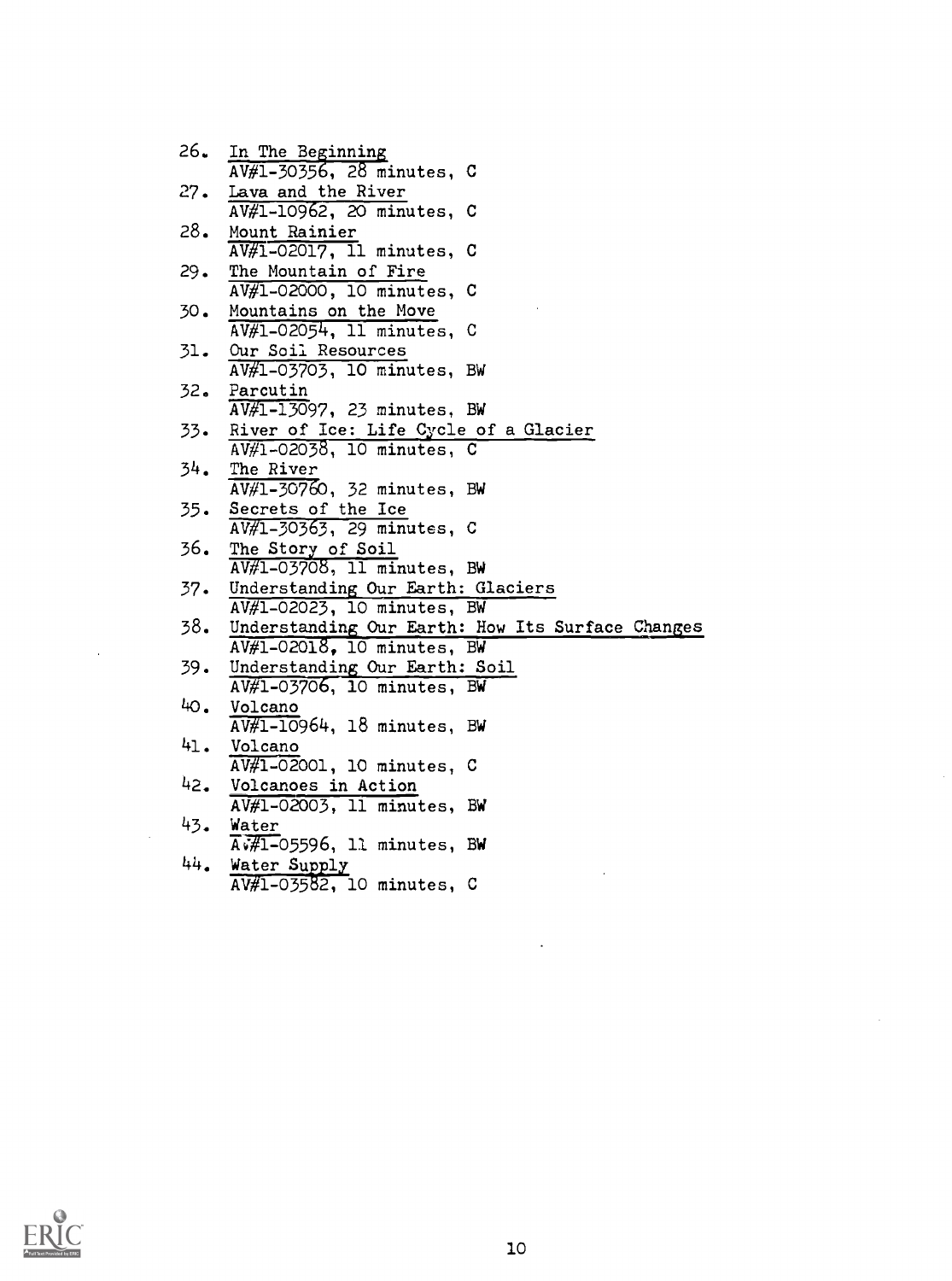#### SUGGESTED DISCUSSION QUESTIONS

- 1. Why are marine fossils often found in mountainous areas?
- 2. What are the principle causes of earthquakes?
- 3. Describe the characteristics of young, mature, and old mountains.
- 4. What explanations can you give concerning the formation of marine mountains?
- 5. What conditions usually result in the formation of canyons?
- 6. Discuss the various types of lava.
- 7. Why do geologists believe Meteor Crater is not of volcanic origin?
- 8. Explain the difference between intrusive and extrusive vulcanism and their results.
- 9. Geologists predict that someday the New England area may experience earthquakes. Why?
- 10. Discuss conditions under which a landform may never complete its life cycle.
- 11. Power plants are usually built more frequently in young mountain areas than in mature or old. Why?
- 12. Explain the difference between residual soils and transported soils.
- 13. What is the relationship of climate to weathering and erosion?
- 14. What factors determine the nature and size of a stream load? What causes a stream to deposit its load?
- 15. Compare glaciers and streams as to erosion., transportation, and deposition.

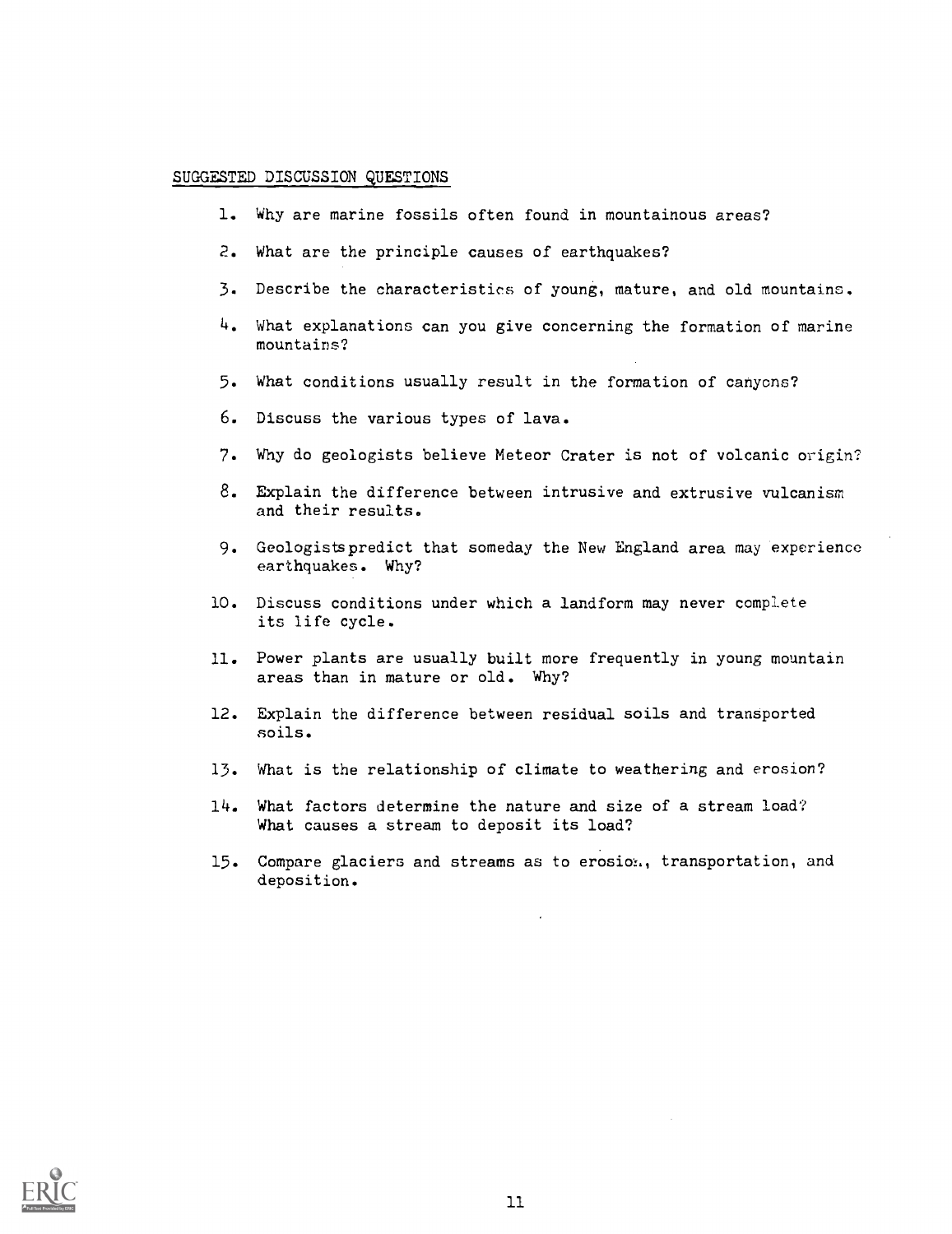#### REFERENCES

- 1. Buscke, E.; Eiss, A.; Hibbs, A. Lab Manual for the Earth-Space Sciences. River Forest, Ill.: Laidlaw Bros., 1971.
- 2. Floch, Henri. Exercises and Investigation for Modern Earth Science. New York: Holt, Rinehart, Winston, 1965.
- 3. Hibbs, Dr. A. and Eiss, A. The Earth-Space Sciences. River Forest, Ill.: Laidlaw Bros., 1971.
- 4. Namowitz, S. Activities in Earth Science. Princeton, N. J.: Van Nostrand Co., 1965.
- 5. Namowitz, S. and Stone, D. Earth Science-The World We Live In. Princeton, N. J.: Van Nostrand Co., 1965.
- 6. Oxenhorn, J. and Idelson, M. Pathways in Science Earth Science 1. New York: Globe Book Co., 1968.
- 7. Ramsey, W. and Burckley, R. Modern Earth Science. New York: Holt, Rinehart, Winston, 1965.
- 8. Stanger, Robert. Work-A-Text in Earth Science. Bronxville, New York: Cambridge Book Co., 1967.
- 9. Thurber, W. and Kilburn, R. Exploring Earth Science. Boston: Allyn and Bacon, Inc., 1970.
- 10. Thurber, W.; Kilburn, R. and Seager, D. Exploring Earth Science Record Book. Boston: Allyn and Bacon, Inc., 1970.
- 11. Wolfe, Dr. C., et al. Earth and Space Science Lab Manual. Boston: Heath and Co., 1966.